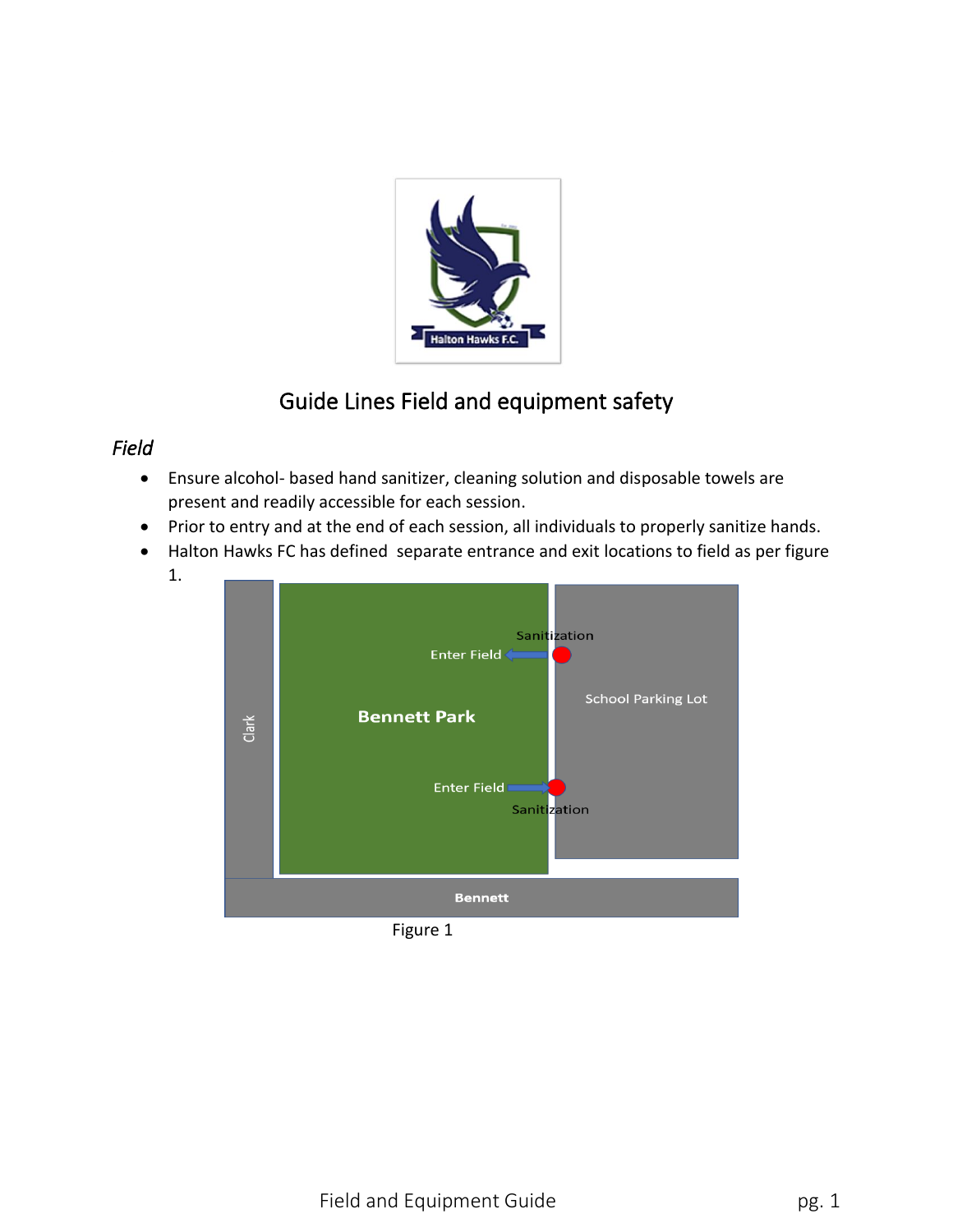- Control entry and exit to ensure physical distancing is observed. Parents should not be allowed onto field of play and should be directed to an approved viewing location.
- **It is important to ensure NO gatherings of large groups while activity is taking place. Please respect social/physical distancing measures as set in place by governmental public health authorities.**
- Ensure method of accurately tracking players/parents/coaches in attendance at each session to assist in contact tracing, if required.
- Screening for symptoms of players/parents/coaches to take place before each session. If symptoms present ensure the following steps are followed:
- Individual moved to isolated area (with parent/guardian as necessary). o Field/facility vacated and sanitized.
- Contact Telehealth Ontario 1-866-797-0000 and advise of situation. Define areas on field, where space is possible, for individual storage of personal items:
- Ensure spacing of two (2) metres (6 feet) is observed.
- Players bring and use personally marked water bottles. No sharing of water bottles permitted.
- Place personal items on a hard surface location, which can be easily cleaned and sanitized frequently, away from spectators. i.e., sidewalk, individual plastic bins, plastic covered tabletop.
- All items brought to the field in easily distinguishable individual player bags, and all items removed at the end of session. Anything left on field to be disposed of promptly and safely.
- Clean and disinfect team benches, score clocks, water fountains or other commonly touched surfaces.

Facility change rooms are closed until government orders are lifted, except in cases where washroom facilities do not exist elsewhere and need to be accessed.

- Communicate with field provider (private or municipal) to ensure cleaning and acceptable use guidelines have been developed, and that all protocols established are being adhered to.
- Copies of protocols will be posted on HHFC's webpage. Commonly touched surfaces should be cleaned using appropriate sanitizing solution at the beginning and end of each session. Those surfaces should include but not limited to:
	- Door handles, o Tables,
	- Gate entrances,
	- Equipment (balls, training supplies, etc.),
	- Player equipment storage locations, and
	- Bleachers or seating used by spectators.